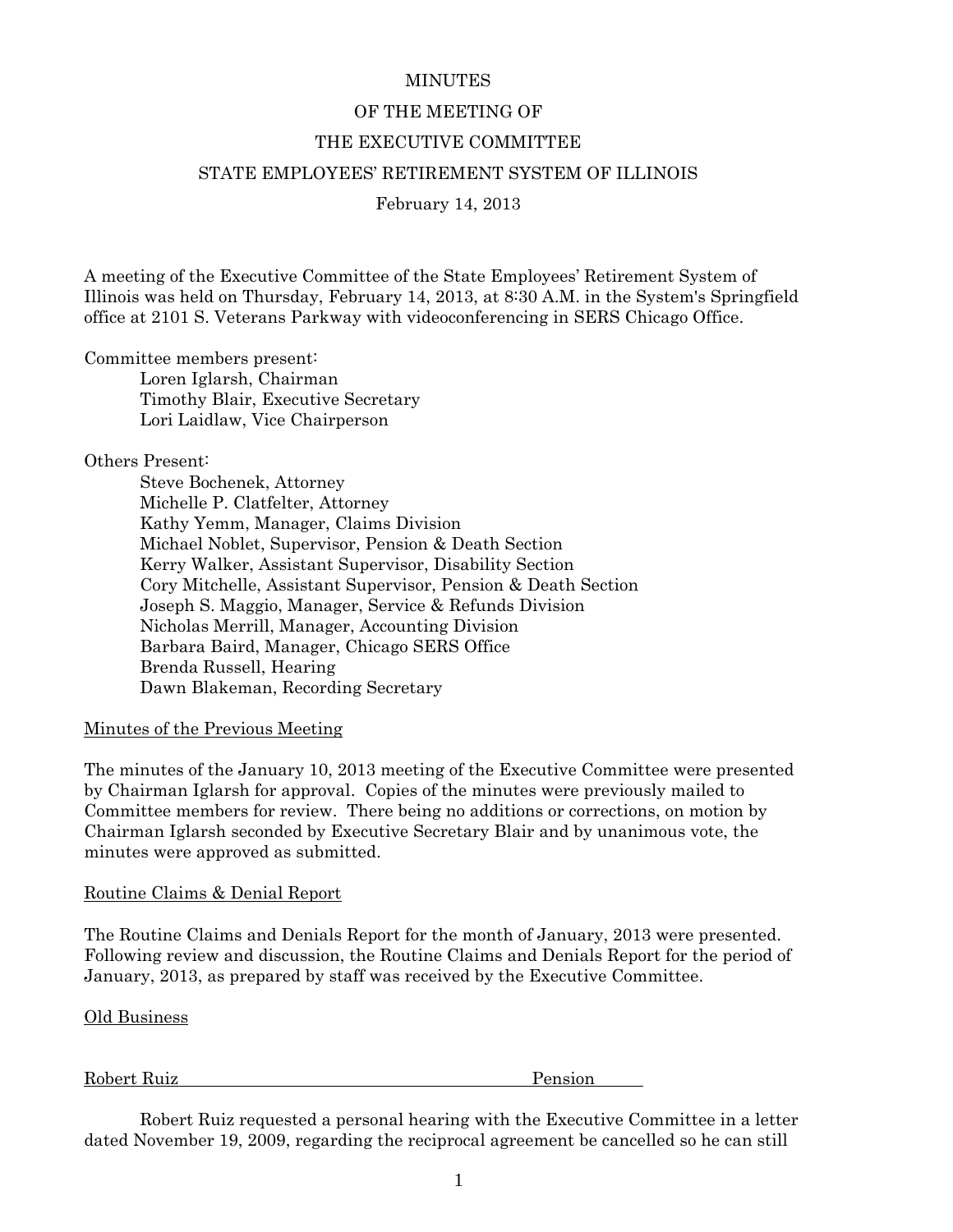collect his pension benefits from the County Employees' Annuity & Benefit Fund of Chicago pension fund.

 Mr. Ruiz through a telephone conversation in December, 2011 with Michael Noblet, Supervisor of the Pension and Death Division has requested another hearing continuance. Accordingly, this case continues to be deferred.

Michelle Flowers Occupational Disability

 The System's attorney submitted a recommendation to deny based on the facts and findings on file in this case for the Committee's review. Following discussion, on motion by Executive Secretary Blair, seconded by Vice Chairperson Laidlaw, and by unanimous vote, the Committee accepted Recommendation No. 2013-001

A copy of this recommendation has been made a part of the member's file.

| Carlesha Springer<br>Non-Occupational Disability |
|--------------------------------------------------|
|--------------------------------------------------|

 Carlesha Springer works for a state agency and a medical leave of absence was granted.

 Ms. Springer's claim for disability benefits was denied based on a review of medical documentation from treating medical sources.

 Ms. Springer's file was reviewed by the System's medical consultant on July 31, 2012 and based on the medical documentation available, her claim for disability benefits was denied.

 Carlesha Springer requested a personal appeal pursuant to the denial of disability benefits.

 Ms. Springer requested and previously attended a personal hearing with the Executive Committee pursuant to the denial of disability benefits.

She explained she had more medical information and would send it soon.

 The Executive Committee agreed to have Ms. Springer send the additional information to the Disability Supervisor for review.

 Following a review of the file and some discussion, Chairman Iglarsh moved that the appeal of Carlesha Springer be deferred so additional information could be submitted and reviewed. Executive Secretary Blair seconded the motion, and all were in favor.

 After the December 2012 personal appearance Ms. Springer sent in additional medical information and again the entire file was reviewed by SERS Medical Consultant who determined that the medical information failed to substantiate a disabling condition. Therefore, following discussion, the Committee referred this matter to SERS Attorney for recommendation based on the facts and findings in file for presentation at the next meeting.

#### Phillip J. Saupe Pension/Reciprocal

 On June 1, 2012, Mr. Saupe retired under the Reciprocal Act with the State Employees' Retirement System (SERS) and State Universities Retirement System (SURS).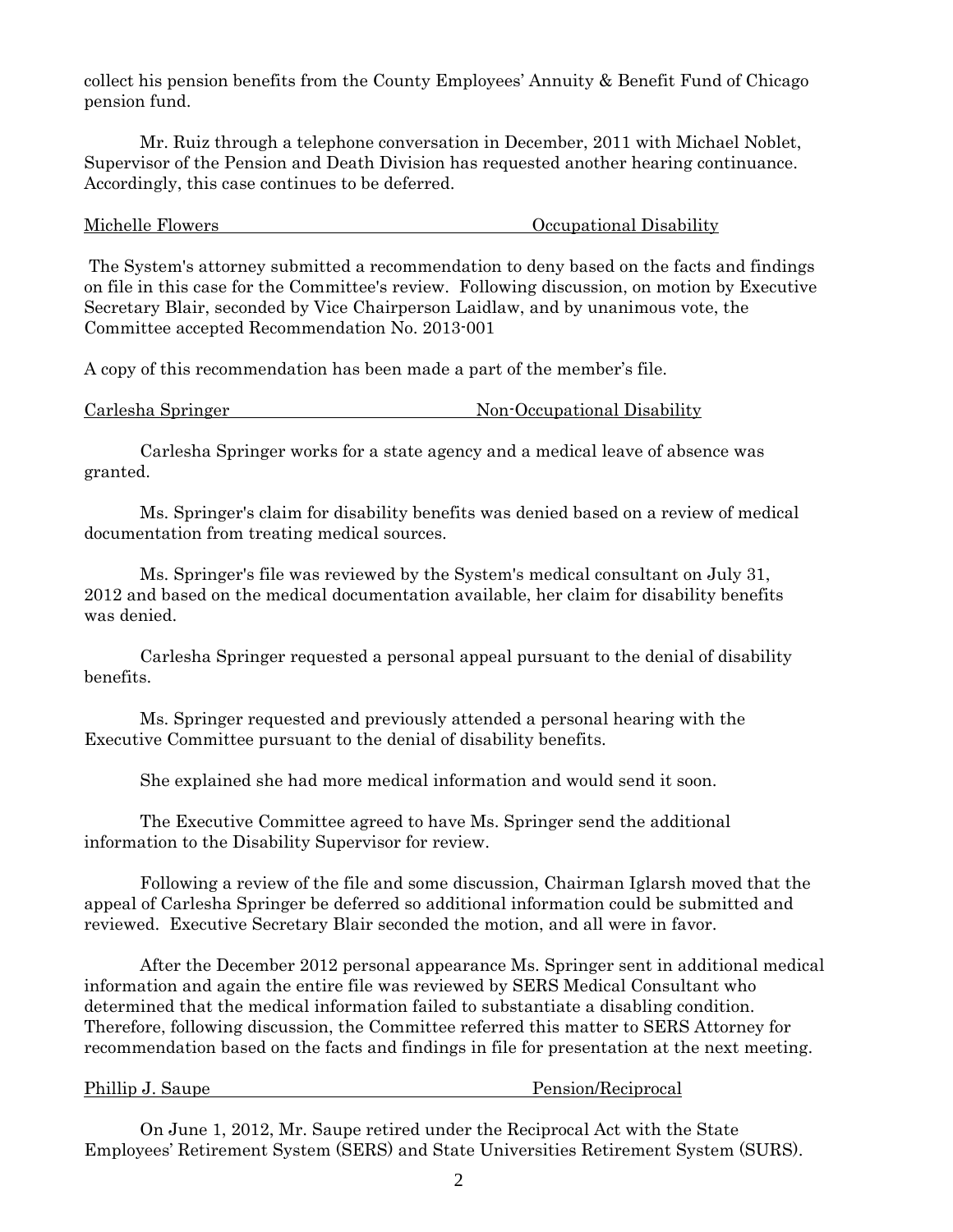Based upon a review of the file and information submitted, the Executive Committee finds Phillip Saupe is receiving a retirement annuity as of June 1, 2012 and during the application process for his retirement annuity, he indicated he wanted to retire under the reciprocal option.

 Mr. Saupe was initially paid \$5,883.76. After the reciprocal exchange was complete it was determined a proportional reduction was necessary because his combined benefits exceeded the 80% maximum. His benefit from SERS was reduced to \$5,491.01.

 In a letter dated November 9, 2012, Mr. Saupe sent in a written request to appear before the Executive Committee to appeal the reduction of his SERS pension.

 Mr. Phillip J. Saupe along with his friend, Mr. Bruce Bialorucki, appeared before the Committee during the December 6, 2012 meeting. A personal hearing was accomplished and a record of this hearing has been made a part of the member's file.

 He stated he doesn't believe that he made any errors and that he should not be punished for our errors.

 Following a review of the file and some discussion, the Committee has recommended that the appeal of Phillip J. Saupe be deferred so that the Supervisor of the Pension Section can contact the SURS office to verify that Mr. Saupe could change his retirement within the provisions of the law. He also wants to transfer creditable service to SERS under the provisions of SB65 providing the Police Funds of Benton and Mt. Vernon approve the repayment and transfer under the provisions of SB65.

Glenn Johnson Pension

The System's attorney submitted a recommendation to deny based on the facts and findings on file in this case for the Committee's review. Following discussion, on motion by Secretary Blair, seconded by Vice Chairperson Laidlaw, the Committee accepted Recommendation No. 2013-002 in the matter of Glenn Johnson.

A copy of this recommendation has been made a part of the member's file.

John Vicich Temporary Disability

 John Vicich works for a state agency and was granted a service connected leave of absence.

 Mr. Vicich received occupational disability benefits until July 12, 2012, at which time the benefits were suspended based on the Worker's Compensation medical examination on May 17, 2012. Mr. Vicich applied for temporary disability while appealing his workers' compensation claim to the Workers' Compensation Commission. The member and his Attorney submitted additional medical information to support the application for disability benefits.

 The entire file was reviewed by the System's medical consultant. The medical information failed to substantiate a disabling condition.

 John Vicich has requested a personal hearing pursuant to the denial of his claim for temporary disability benefits.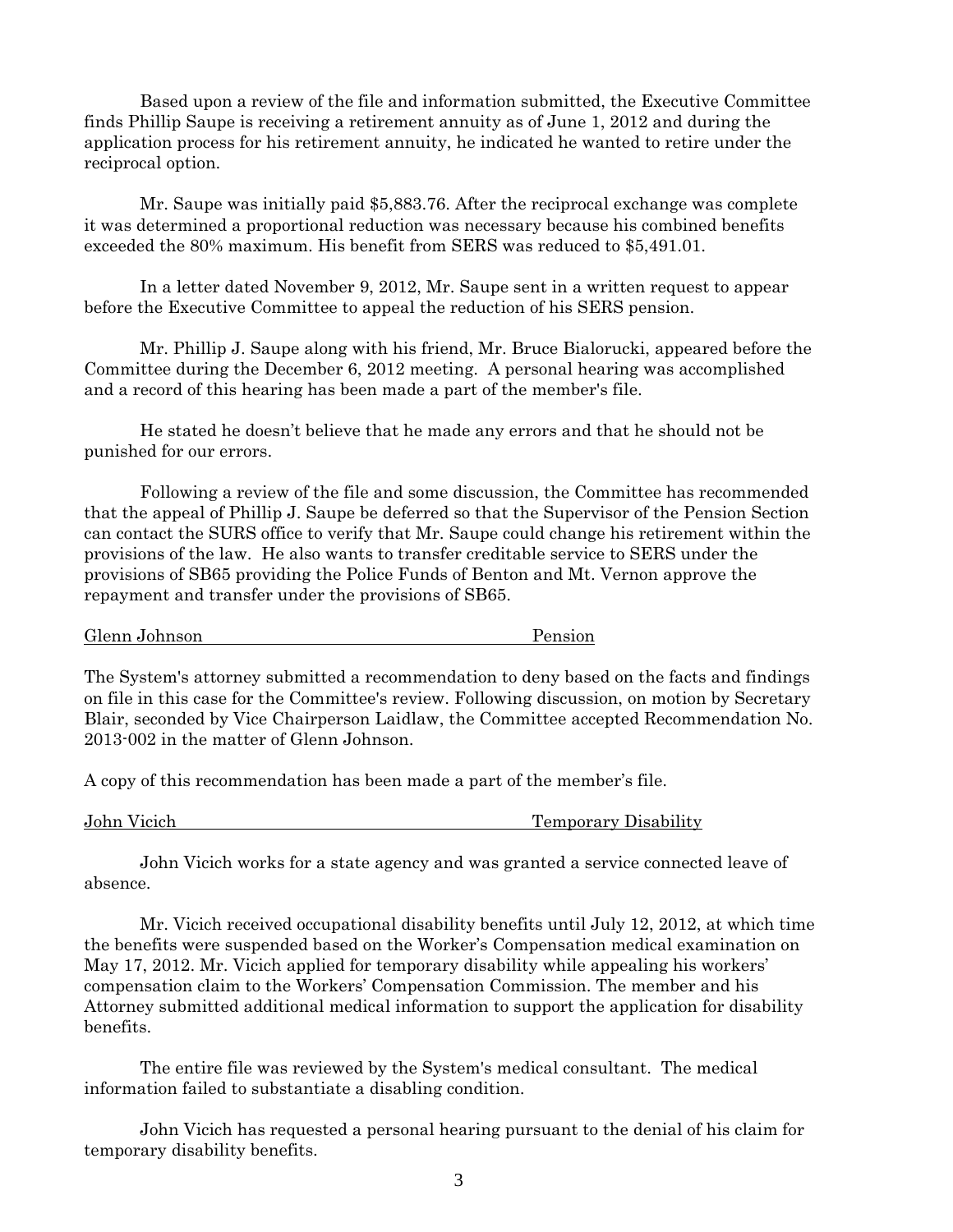Mr. Vicich, accompanied by his Attorney Mr. Drew Ferracuti, appeared before the Committee. A personal hearing was accomplished, and a record of this hearing has been made a part of the member's file.

 Following a review of the file, Chairman Iglarsh moved to defer for more information in the appeal of John Vicich for temporary disability benefits. Executive Secretary Blair seconded the motion, and all were in favor.

 The additional information that was obtained indicated that he was disabled from performing his job duties. Therefore, he was approved for temporary benefits.

| Michael W. Pigg | Service Request |  |
|-----------------|-----------------|--|
|                 |                 |  |

The System's attorney submitted a recommendation to deny based on the facts and findings on file in this case for the Committee's review. Following discussion, on motion by Chairman Iglarsh, seconded by Secretary Blair, the Committee accepted Recommendation No. 2013-03 in the matter of Michael W. Pigg.

A copy of this recommendation has been made a part of the member's file.

New Business

Rita McClusky Non-Occupational Disability

Rita McClusky works for a state agency and a medical leave of absence was granted.

 Ms. McClusky's claim for disability benefits was denied based on a review of medical documentation from treating medical sources.

 Ms. McClusky's file was reviewed by the System's medical consultant on 10/10/12, 12/9/12 and it was determined the records in file do not establish a disabling impairment. Based on the medical documentation available, Ms. McClusky's claim for disability benefits was denied.

Rita McClusky requested a written appeal pursuant to the denial of disability benefits.

 In a written appeal letter dated December 12, 2012 she explained she has more medical information and would forward them right away and that her counselor would also be available by phone.

 The additional medical information was received and on 01/09/13 and the entire file was reviewed by SERS Medical Consultant who determined that the medical information failed to substantiate a disabling condition.

 Following a review of the file and some discussion, Secretary Blair moved that the appeal of Rita McClusky be denied. Chairman Iglarsh seconded the motion, and all were in favor.

Brenda Russell Non-Occupational Disability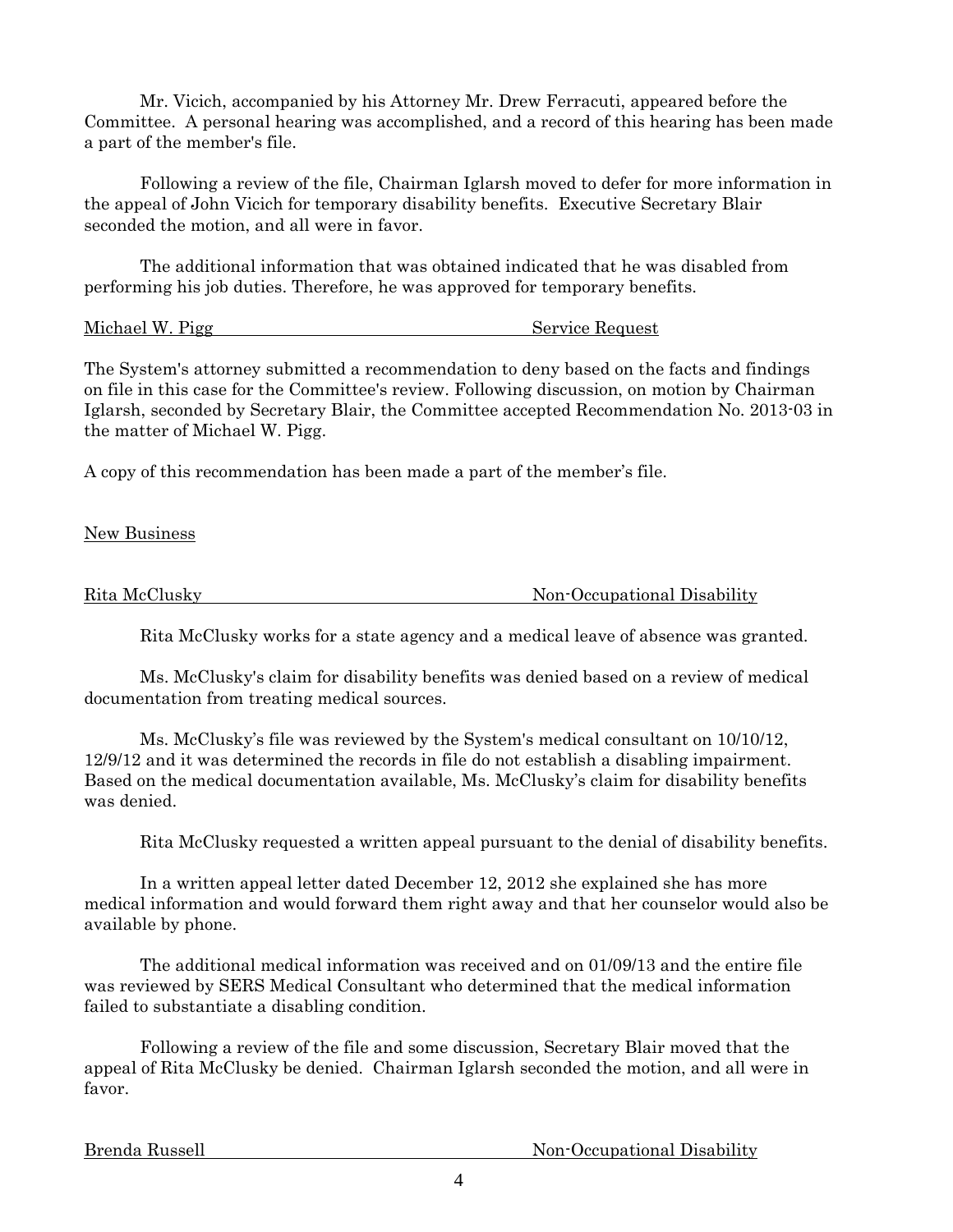Brenda Russell has requested and attended a personal hearing with the Executive Committee pursuant to the denial of disability benefits.

 She explained she has more medical information. However, she failed to bring it with her.

 The Executive Committee agreed to have Ms. Russell send the additional information to the Disability Assistant Supervisor for review.

 The Committee agreed to defer this matter at this time in order to obtain and review the additional information.

Mark Spankle Occupational Disability/12 Months

 Mark Spankle works for a state agency and a service connected leave of absence was granted.

 Mr. Spankle's claim for disability benefits was denied due to failure to apply for occupational disability benefits within the proper time frame.

 Based upon a review of the file and information submitted, the Committee finds Mark Spankle works for a state agency and a service connected leave of absence was granted.

 The System did not receive the employee's application for disability benefits within the time limitation pursuant to occupational disability benefits as noted in 40 ILCS 5/14-123, therefore the application was denied.

 Mr. Spankle requested a written appeal pursuant to the denial of disability benefits due to late filing, information was received with the appeal request which lists the reasons the employee failed to file on a timely basis.

 Based on the facts of this case and information submitted, the Committee recommends approving Mr. Spankle's appeal for a waiver of the twelve month filing limitation.

 Following a review of the file and some discussion, Chairman Iglarsh moved approval of the appeal of Mark Spankle for a waiver of the twelve month filing time limit for occupational disability benefits. Secretary Blair seconded the motion and all were in favor.

Byron Takahashi Non-Occupational Disability

Mr. Takahashi works for a state agency and was granted a medical leave of absence.

 Byron Takahashi's claim for disability benefits was denied based on a review of medical documentation from treating medical sources.

 Based upon a review of the file and information submitted, the Committee found that Mr. Takahashi works for a state agency and was granted a medical leave of absence.

 Mr. Takahashi participated in an independent medical evaluation at the System's request. The results of this evaluation indicated Mr. Takahashi was no longer disabled. Therefore, disability benefits were suspended October 31, 2009.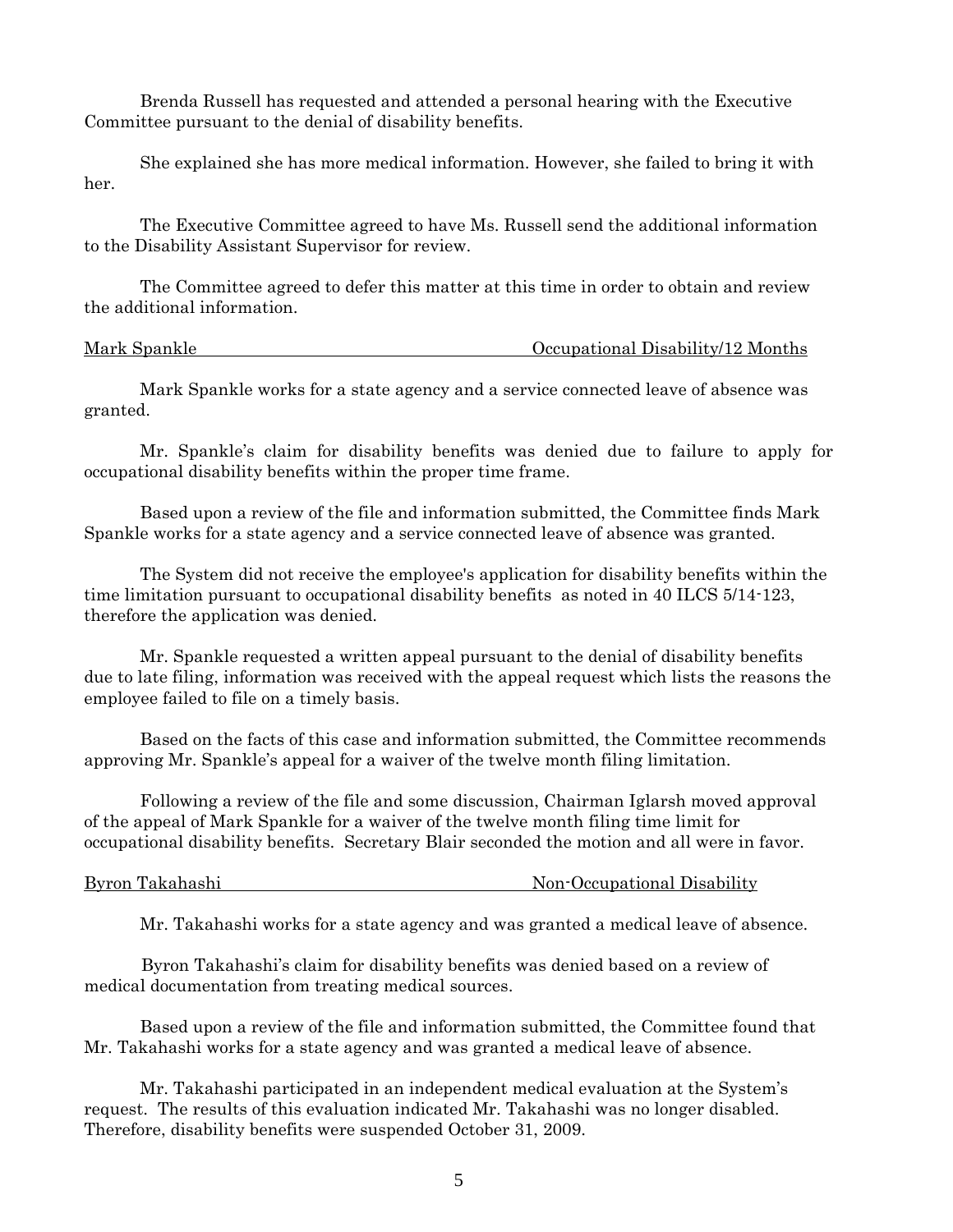Mr. Takahashi requested an appeal of the suspension of his disability benefit. He submitted medical information pursuant to his appeal. This documentation was reviewed by the System's medical consultant on February 6, 2010 who indicated the medical information failed to document a disability. Mr. Takahashi's appeal for disability benefits was denied due to medical documentation failing to substantiate a disability.

 In July 2010 Mr. Takahashi requested a re-appeal of the denial of his appeal for disability benefits. He submitted additional medical documentation pursuant to this request.

 After discussion, the Executive Committee recommended approval of Mr. Takahashi re-appeal request.

 Following a review of the file and some discussion, Chairman Iglarsh moved to approve the written re-appeal request for non-occupational disability benefits. Acting Executive Secretary Blair seconded the motion and all were in favor.

 On October 26, 2010 the System's medical consultant was asked to review Mr. Takahashi's file with new medical information for the period of November 5, 2009 through March 3, 2010.It was determined that the medical information in the file failed to substantiate a disabling condition. .

 After discussion and based on the information submitted the Executive Committee recommended denial of the appeal for non-occupational disability benefits due to the medical information in file failing to document a disabling condition.

 Following a review of the file and some discussion Executive Secretary Blair moved that the appeal for non-occupational disability benefits be denied Vice Chairman Laidlaw seconded the motion and all were in favor.

 Mr. Takahashi contacted SERS stating he would like to make a second re-appeal for non-occupational disability. He has stated that since Social Security Administration approved him for disability that SERS should. He is requesting re-instatement of non-occupational disability benefits back to October, 2009.

 Following a review of the file and some discussion, Vice Chairperson Laidlaw moved to deny the reinstatement of benefits and, grant the re-appeal as additional medical information was submitted. Chairman Iglarsh seconded the motion and all were in favor.

Ramon A. Williams Pension/LIO Reduction Request

Ramon Williams is receiving a retirement annuity from the System.

 During the application process for his retirement annuity, Mr. Williams had elected participation in the level income option with his pension to be reduced at age 62 and 1 month.

 Based upon a review of the file and information submitted, the Executive Committee finds Ramon A. Williams is receiving a retirement annuity as of April 1, 2011 and during the application process for his retirement annuity, he indicated he wanted to retire under the level income option for age 62 and 1 month.

 Mr. Williams was notified by letter in January, 2013, in accordance with the election at the time of retirement, his benefit would be reduced starting April, 2013 per his request on the pension application.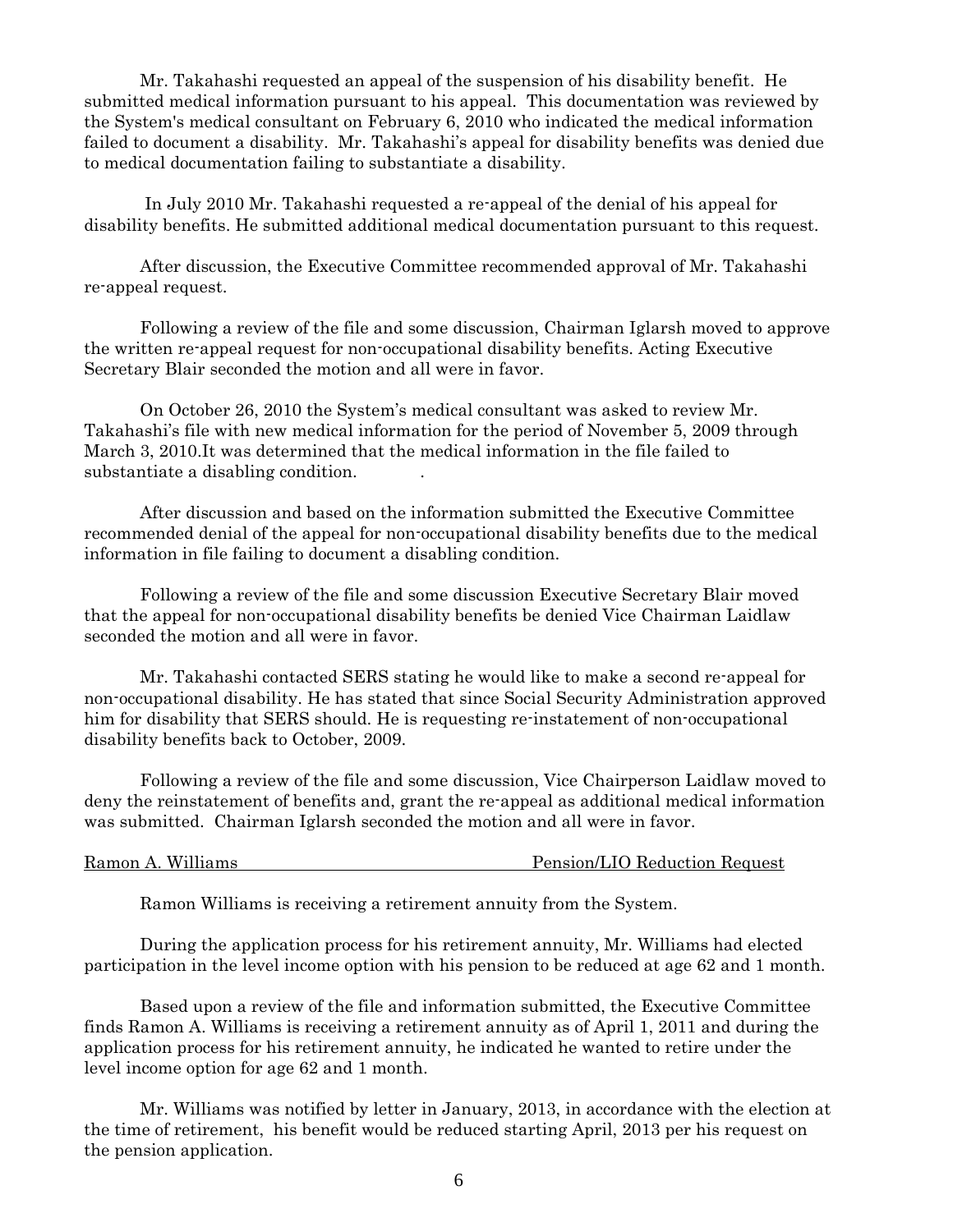At the time of retirement Mr. Williams produced his form from the Social Security Administration showing he would receive \$1,407.00 at age 62, so his level income was based on that amount.

 In a letter dated January 30, 2013, Mr. Ramon A. Williams submitted a written appeal to the Executive Committee to amend his application to change the amount on his level income option to the corrected amount. He is stating the estimate of his SSA benefits was incorrect that it assumed he would work until age 62. At the time he applied for his pension and had not realized the 1st estimate from Social security was based on working until age 62. Alternatively, he is requesting the Committee to change the Social Security estimated amount used from \$1,407.00 to \$1,121.00.

 After discussion and following a review of the file, the Committee agreed to deny Ramon A. Williams' request to change amount on his level income and to deny his request to change the social security estimate. Executive Secretary Blair moved to deny the written appeal of Ramon A. Williams. Chairman Iglarsh seconded the motion and all were in favor.

Margaret Murphy Write Off

 This account became eligible for a write off in June, 2005. Contributions in the amount of \$13,140.86, and widow and survivors in the amount of \$1,641.76 and 102.25 months of creditable service were written off on June 13, 2005. Ms. Murphy has provided her address and requested a pension estimate.

 The Service & Refunds Division is requesting the Executive Committee to approve the reinstatement of this account so that a pension may eventually be paid.

 Following a review of the file and some discussion, Chairman Iglarsh moved approval of the appeal of Margaret Murphy's request for reinstatement of her account. Executive Secretary Blair seconded the motion and all were in favor.

Kurt L. Male **Communist Communist Communist Communist Communist Communist Communist Communist Communist Communist Communist Communist Communist Communist Communist Communist Communist Communist Communist Communist Communis** 

 In a letter dated January 24, 2013, Mr. Male is requesting a written appeal with the Executive Committee. He is asking for a return of \$15,922.56 that he paid for 12 months of optional military service credit so he could purchase the credit with State Universities Retirement System (SURS).

 Based on the facts of this case and information submitted, Chairman Iglarsh recommends approving Mr. Male's timely appeal to return the \$15,922.56 back to his Deferred Compensation account. Executive Secretary Blair seconded the motion and all were in favor.

| Bradley D. Leuck | Military Service Irrevocable Payroll Authorization |
|------------------|----------------------------------------------------|
|                  |                                                    |

 Mr. Leuck is requesting a written appeal before the Executive Committee. He is attempting to change the terms of his Irrevocable Payroll Authorization of Permissive Service Credits or Redeposit of Contributions form that he completed on March 11, 2011.

 The Executive Committee finds that Bradley D. Leuck completed the Irrevocable Payroll Authorization of Permissive Service Credits or Redeposit of Contributions form.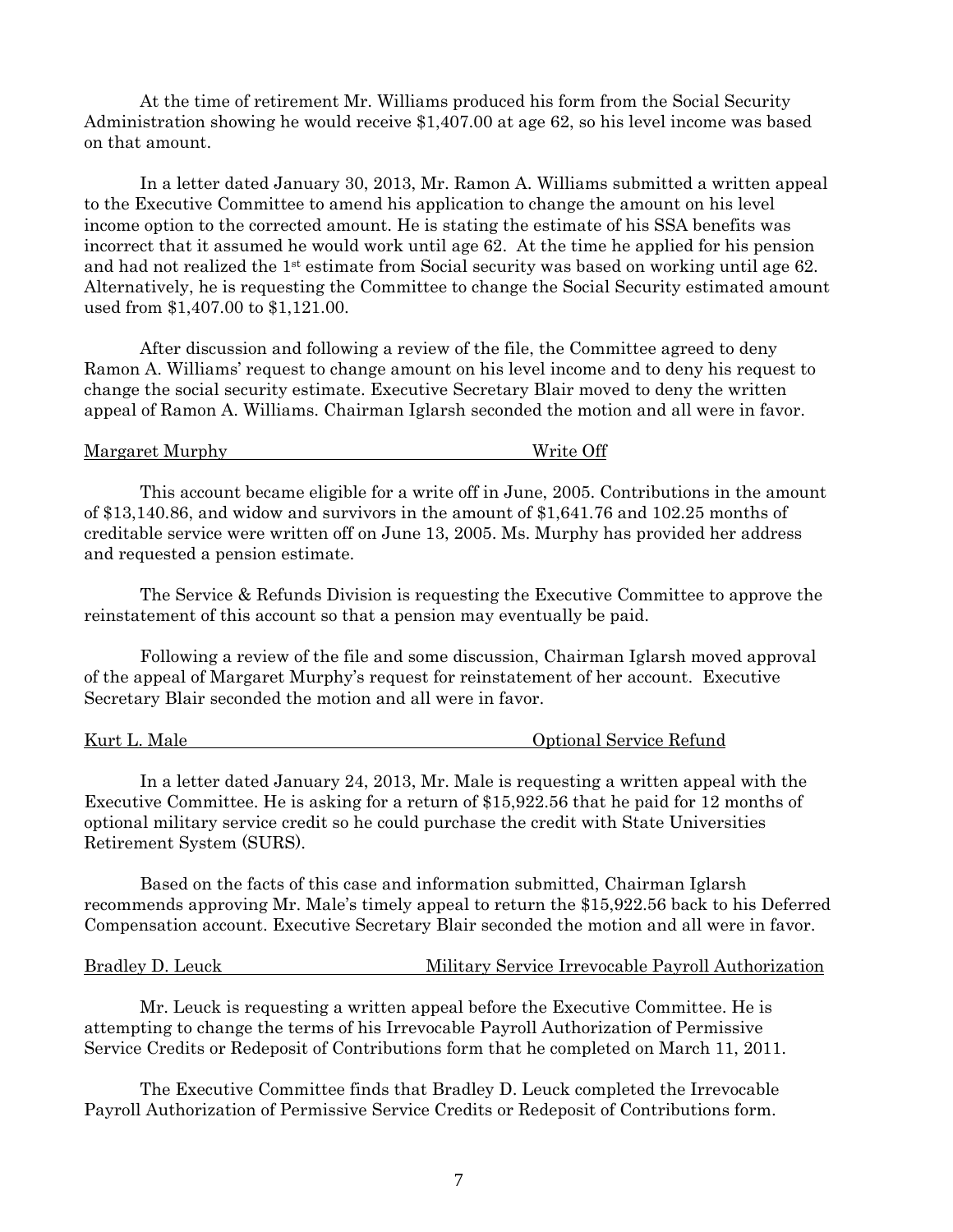Based on a review of information and after some discussion, Chairman Iglarsh moved to deny the written appeal of Bradley D. Leuck. Vice Chairperson Laidlaw seconded the motion and all were in favor.

Donna Stefani Service/Furlough HB4644

 Donna Stefani requested a written appeal before the Executive Committee. She is asking that she be allowed to purchase 20 furlough days, even though she did not apply in writing to the System before the December 31, 2011 deadline.

 The Executive Committee finds that Donna Stefani is attempting to purchase 20 furlough days under the provisions of HB4644.

 Following a review of the file and some discussion, Executive Secretary Blair moved to deny the appeal of Donna Stefani to establish credit for 20 furlough days. Vice Chairperson Laidlaw seconded the motion and all were in favor.

Dustin Moore Survivor Benefit Reinstatement Request

 Dustin Moore was receiving a survivor benefit from his mother Sharon Moore who passed away on August 26, 2004.

 Mr. Moore started working full time so his benefit was terminated and has ceased as of 06/30/2011.

 However, Dustin is no longer employed and is now requesting in a written appeal that his benefits be reinstated.

 Based on the facts of this case and information submitted, the Committee recommends denying the request of Dustin Moore to reinstate survivor benefits.

 Following a review of the file and some discussion, Executive Secretary Blair moved to deny the appeal. Vice Chairperson Laidlaw seconded the motion and all were in favor.

Michael Schneider COLA

 Michael Schneider retired effective August 1, 2008 from the Illinois State Police at age 51 years 6 months.

 Based upon a review of the file and information submitted, the Executive Committee finds Michael Schneider is receiving a retirement annuity as of August 1, 2008.

 Mr. Schneider turned 55 on January 1, 2013 and has not received a cost of living increase. He is asking to receive the cost of living increase effective January 1, 2013.

 Executive Secretary Blair reviewed the law which states in part "if you retired under the alternative formula, you will receive a 3% increase to your pension on January 1 following your first full year of retirement or age 55, whichever is later." As Mr. Schneider's 55<sup>th</sup> birthday falls on January 1, 2013, he is not eligible for the cost of living increase until January 1, 2014.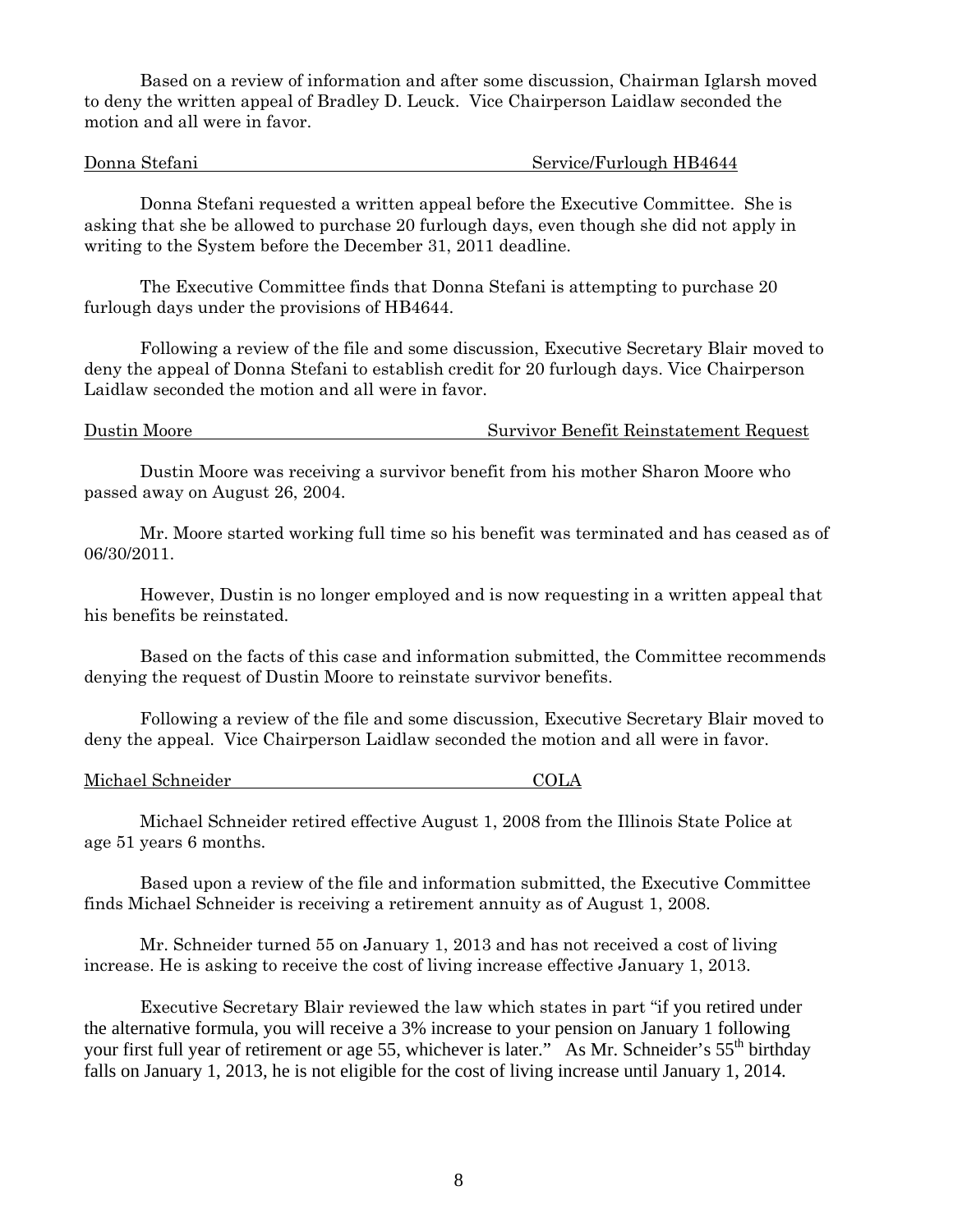Following a review of the file and some discussion, Executive Secretary Blair moved to deny the appeal of Michael Schneider to start his COLA. Vice Chairperson Laidlaw seconded the motion and all were in favor.

Steven P. Buhle/Priscillia Cablarda-Buhle 1404 Submission & Payment

 Steven P. Buhle and Priscillia Cablarda-Buhle are both currently receiving a retirement annuity from the System.

 The Executive Committee finds Steven P. Buhle and Priscillia Cablarda-Buhle retired effective June 30, 2012.

 Both members were employees of the Tinley Park Mental Health facility immediately prior to their retirement. The Tinley Park Mental Health Facility closed on July 2, 2012. At the time of closure Steven P. Buhle and Priscillia Cablarda-Buhle, elected to retire from state service and completed 1404 forms at the facility. As personnel paperwork and files were transferred to the main office of the Department of Human Services, (DHS), in Springfield, the original 1404 forms were lost and lump sum payouts of vacation time were completed without the appropriate retirement contributions.

 In a letter dated January 20, 2013, Steven P. Buhle and Priscillia Cablarda-Buhle have requested to purchase the accrued sick & vacation time which they had accumulated prior to their retirement.

 Following a review of the file and some discussion, Vice Chairperson Laidlaw moved to approve that Steven P. Buhle and Priscillia Cablarda-Buhle be permitted to purchase accrued sick and vacation time within 30 days of notification by the System. Chairman Iglarsh seconded the motion, and all were in favor.

Vicki Chambliss **Non-occupational Disability** 

Vicki Chambliss works for a state agency and a medical leave of absence was granted.

 Based upon a review of the file and information submitted, the Committee finds Ms. Chambliss works for a state agency, and was granted a medical leave of absence.

 Medical data was obtained from sources listed in the employee's file and then reviewed by the System's medical consultant. Based on the information in Vicki Chambliss' file, a disabling condition was not documented. Therefore, the request for disability was denied. Vicki Chambliss requested an appeal pursuant to the denial of disability benefits.

 Based on the facts of this case and information submitted, the Committee recommended deferring the appeal of Vicki Chambliss until additional information could be obtained and reviewed by the system's medical consultant.

 Ms. Chambliss requested her case be deferred until the November meeting. In a letter dated October 10, 2012, Mr. L. James Hanson, Attorney for Ms. Chambliss sent in additional medical information. The entire file was reviewed by the System's medical consultant who determined that the medical information failed to substantiate a disabling condition.

 After discussion the Committee recommended denial of the appeal of Ms. Vicki Chambliss for non-occupational disability benefits. Executive Secretary Blair moved that the appeal be denied. Vice Chairman Laidlaw seconded the motion, and all were in favor.